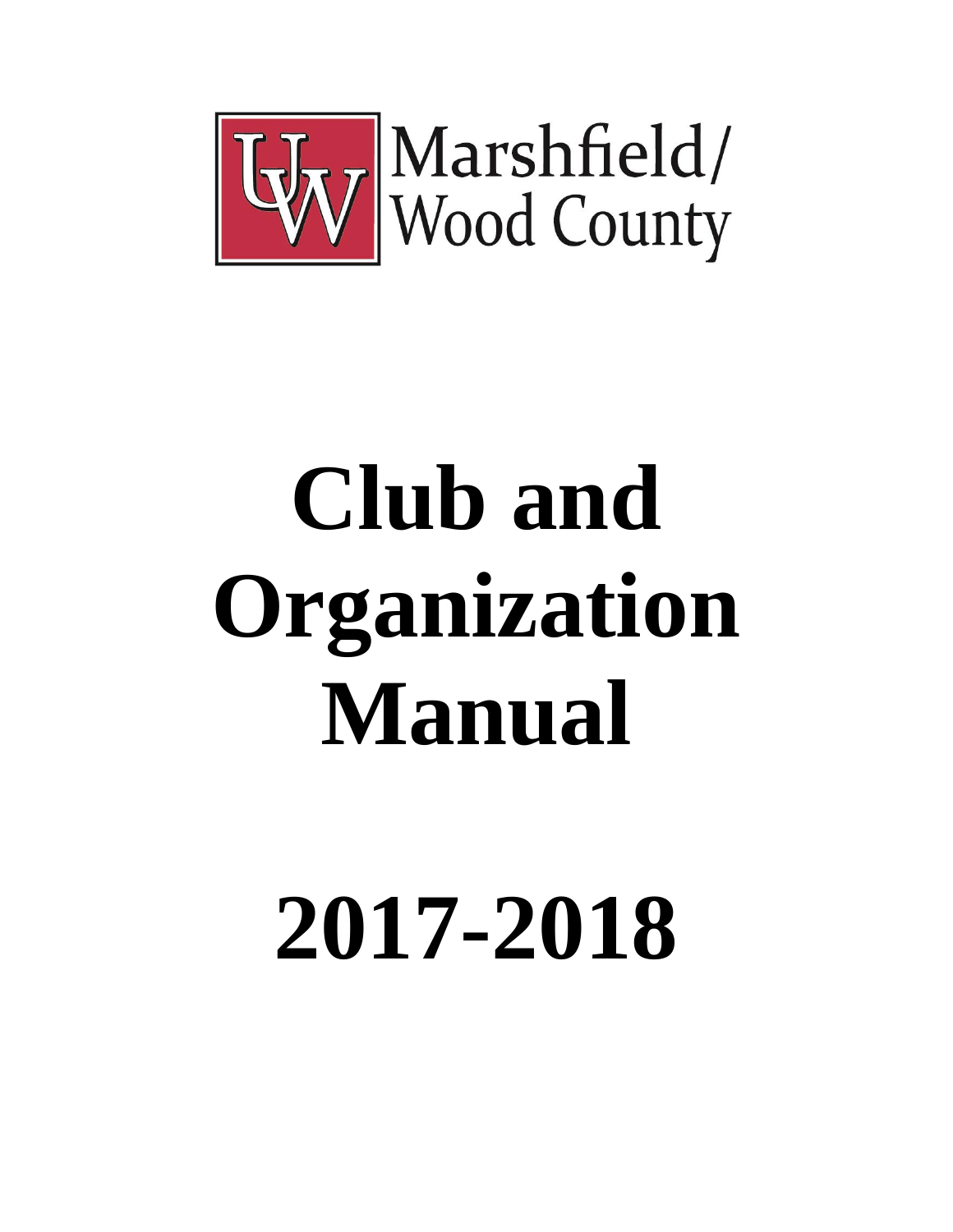# **TABLE OF CONTENTS**

# **Welcome!**

We are glad that you are involved in a campus club or organization! Student clubs and organizations are a vital component of the campus community and teach skills that improve your experience as a student while enriching the University environment.

This manual is updated each academic year. The information in this manual is specific to our campus.

Campus clubs are governed by Student Senate and therefore it is vital to keep the lines of communication open between Student Senate and your club. This is why you will see that it is mandatory for each club to have a representative (Senator) to Student Senate. If at any time you have questions, please contact one of the Student Senate Officers or the Student Senate Advisor.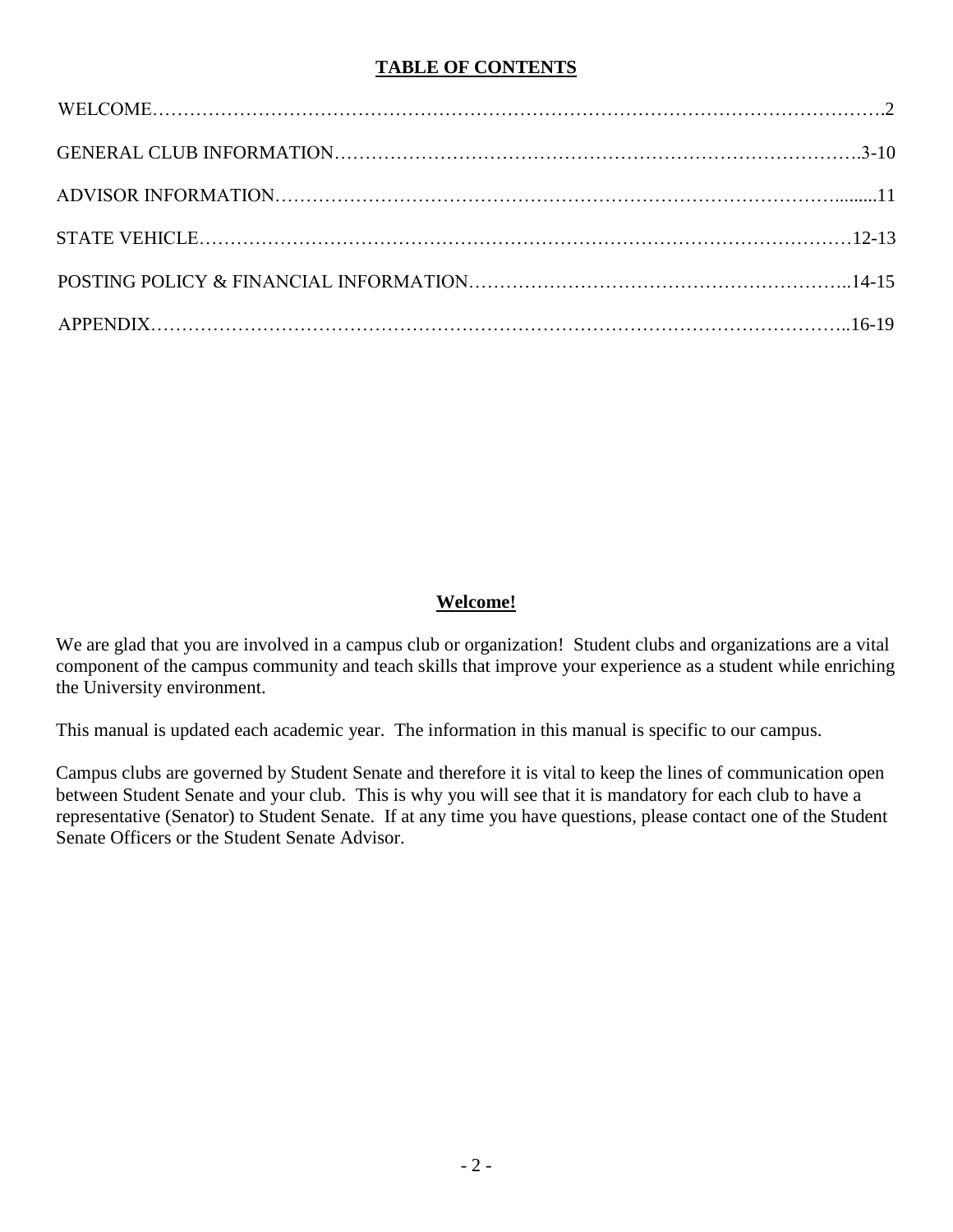#### **Student Senate Meetings**

Although all students are invited to attend the Student Senate meetings, it is required that all club senators attend the **full** Student Senate open meetings. Watch your email for upcoming meeting dates. Meetings are usually held in room 131 on Tuesdays at 12:20, but please watch your email for any changes.

#### **Club Constitution**

If you need a copy of your club constitution, please contact the Student Senate Advisor in Student Affairs/Solution Center. It is imperative that all club meetings and events promote the mission of your club or organization.

Please review your constitution yearly. If at any time your constitution is revised. You must submit a copy to the Student Affairs/Solution Center Office.

You may wish to discuss:

- How your club or organization fits into the mission of the UW system.
- How your club or organization fits into the mission of UW-Marshfield/Wood County.

#### **Segregated Fee Allocation**

#### **CLUBS**

| Farrago                       | \$500    |
|-------------------------------|----------|
| <b>Intervarsity Christian</b> |          |
| Fellowship                    | \$970    |
| The Villas Club               | 400.00   |
| International Club            | \$400.00 |

#### **Other Allocations (Non-Clubs):**

| Drama | \$3,750.00 |
|-------|------------|

| <b>Success Center</b> | \$10,000.00 |
|-----------------------|-------------|
| Music                 | \$2,500     |
|                       |             |
| Student Senate Exec.  | \$3,500.00  |

Discretionary Fund \$100.00

Art Gallery 1. \$4,500.00

NOTE: Your club treasurer is responsible for keeping track of all club expenditures. If you need to verify financial information please contact the Student Senate Treasurer.

**Campus Copy Code:** You'll need a copy code to make copies for your club on campus. Contact your advisor for the code. If your club does not have a code, contact the Business Services Office.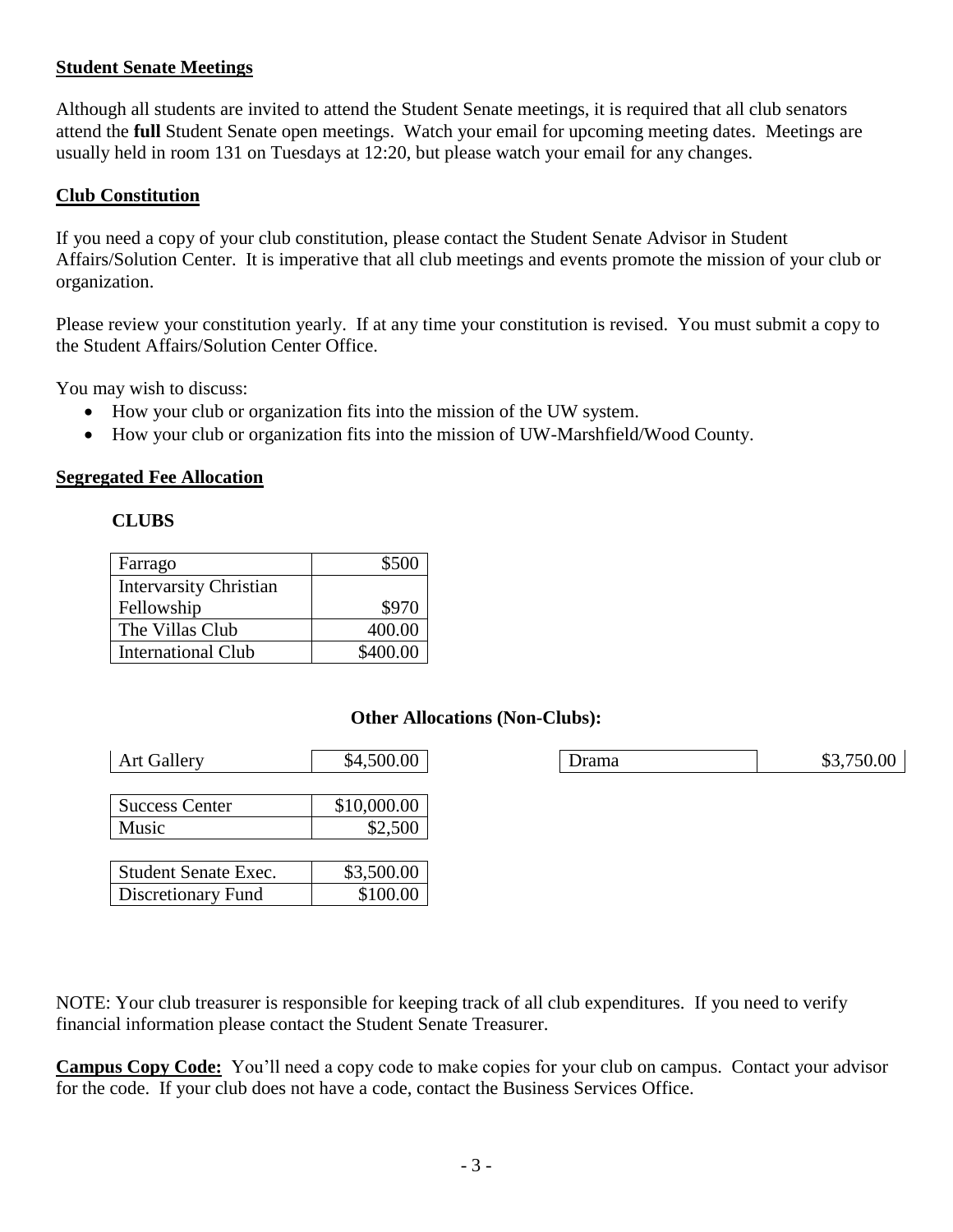# **Checklist**

The following checklist is provided as a reminder of important dates for recognition as a registered student organization by Student Senate:

- \_\_\_\_\_ Complete the Student Organization Registration Form and submit it to the Student Senate office or Student Affairs/Solution Center by deadline sent in email.
- \_\_\_\_\_ RSVP with the number attending the Club Officer Orientation. Up to three officers and two advisors are invited to attend. Club Senators should be one of the three officers who attend. Please watch email for information.
- \_\_\_\_\_ Attend Club Officer Orientation (date and time to be determined and sent to all in an e-mail).
- \_\_\_\_\_ Complete Application for Funding: Segregated University Fees form by December 2. More information about completing the form is available in the financial information section of this manual.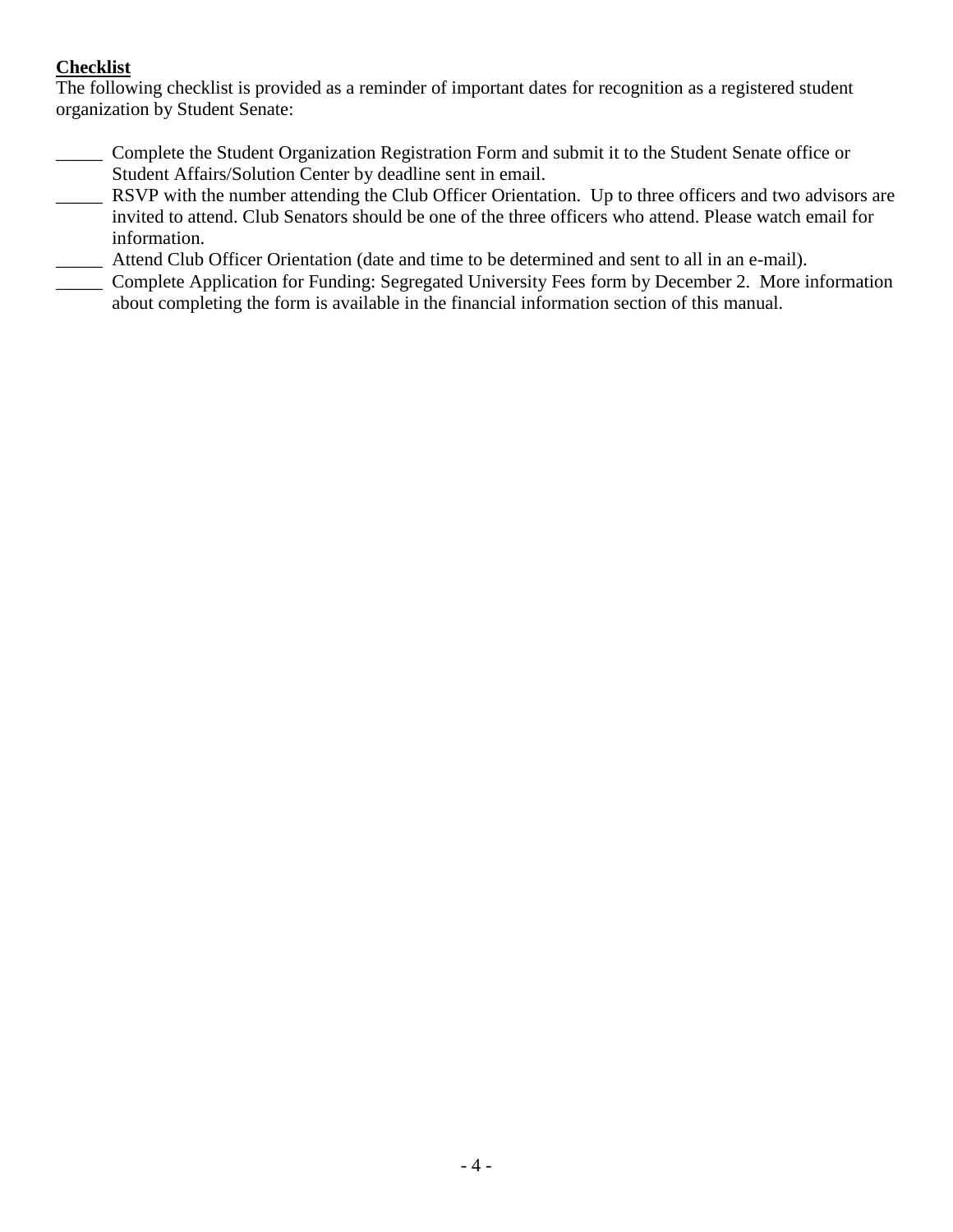# **Information for a Prospective Club or Organization**

If you are planning to start a new club or organization at UW-Marshfield/Wood County you must:

- 1. Complete the Student Organization Registration From.
- 2. Create a constitution for your club.
- 3. Submit the completed originals of the Student Organization Registration Form and your Club Constitution to Student Affairs/Solution Center.

Following the submission of the above materials, Student Senate will meet to take action to either approve or deny the new club registration.

If you are interested in requesting funding you must also complete an Application for Funding: Segregated University Fees form.

# **Information for Renewing an Existing Club or Organization**

If you are planning to renew an existing club or organization at UW-Marshfield/Wood County you must:

- 1. Complete the Student Organization Registration From.
- 2. Submit the Registration form to Student Affairs/Solution Center by deadline.

Following the submission of your renewal form, Student Senate will meet to take action to either approve or deny the registration.

# **Your Club's Senator to Student Senate and Responsibilities**

You will note on the Student Organization Registration Form that there is a request for a Senator to Student Senate. The Student Senate Constitution and By-Laws details the Senator duties and responsibilities. These duties and responsibilities must be read and agreed to prior to submitting the form. If a change of Senator needs to be made due to a conflict with the Student Senate meeting schedule, please notify the Student Senate President.

# **Privileges and Responsibilities of Recognized Student Clubs and Organizations**

# *Privileges*

- Reserve rooms and use facilities on campus
- Confer with the Student Senate Vice President for Public Relations and the UW-Marshfield/Wood County Student Life and Events Coordinator regarding promotion of your campus activities and events
- Eligible to complete the Application for Funding: Segregated University Fees form (due by December 2)
- Reserve media equipment
- Ability to post meeting notices and information in accordance with the posting policy
- Ability to have a club webpage linked to the UW–Marshfield/Wood County website

# *Responsibilities*

- Submit a Student Organization Registration Form by deadline
- Club Officer Orientation must be attended by at least two club officers, including the Senator
- Follow Student Senate and University policies and regulations (i.e. regarding field trips, reservation of facilities/media equipment, etc)
- Have faculty/Staff advisor (or substitute advisor appointed by the faculty/Staff advisor) present at all club-sponsored events
- Contact Student Life and Events Coordinator to publicize events through the local media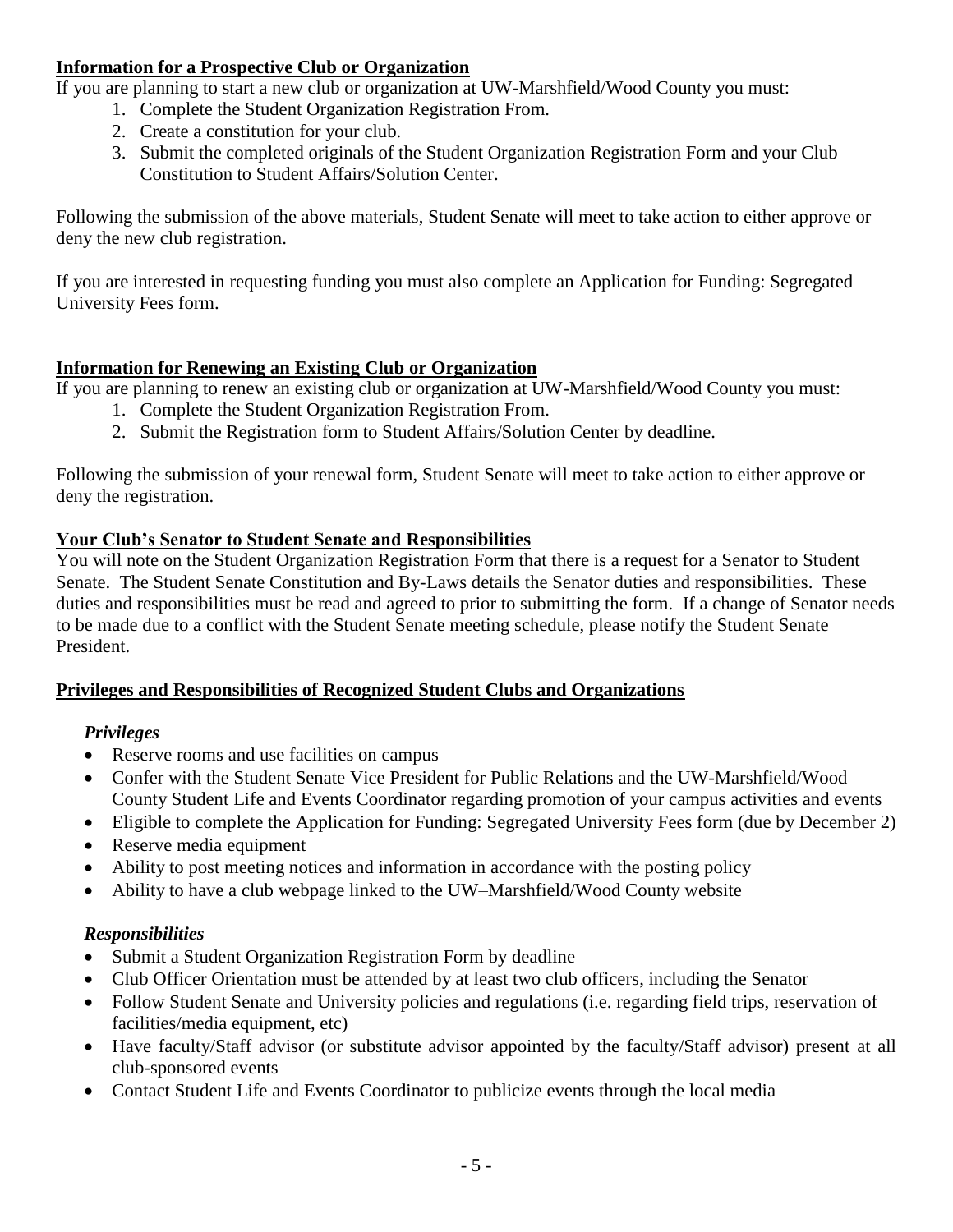# **Club Officer Orientation (mandatory)**

Although you are invited to bring up to three club officers, this meeting **must be attended by at least two club officers from each student organization**. It is highly recommended that one of these be your Club Senator. Advisors are encouraged to attend. One week prior to the orientation, please RSVP with the number attending from your club to Student Affairs/Solution Center. Watch your email for the date and time.

# **Month-By-Month Club Guidelines**

# **September**

- Read/review the club constitution
- Recruit new members
- Establish a regular meeting time and begin holding meetings
- Hold elections for any open officer positions
- Brainstorm possible events for fall and spring semesters
- RSVP to the Student Life/Events Coordinator regarding the number of Club Officers and Advisors that will be attending the Club Officer Orientation next month.
- Submit the Student Organization Registration Form

# **October**

• Attend the Club Officer Orientation

# **November**

• Begin to discuss plans for spring semester

#### **December**

- Evaluate the fall semester meetings, activities, projects, etc.
- Complete and submit the Application for Funding: Segregated University Fees form by December 2nd

# **January/February**

- Determine if any officers have academic eligibility concerns
- Resume meetings for the spring semester
- Review the club's financial standing
- Solidify spring semester plans and events

# **March**

• Begin to identify future leadership of club

# **April**

- Hold elections for club officers for the following academic year
- Plan/assist officer transition determine if summer meeting is necessary
- Begin brainstorming/planning activities for the next academic year

# **May**

- Celebrate the club's achievements
- Evaluate the effectiveness of the club and brainstorm possible enhancements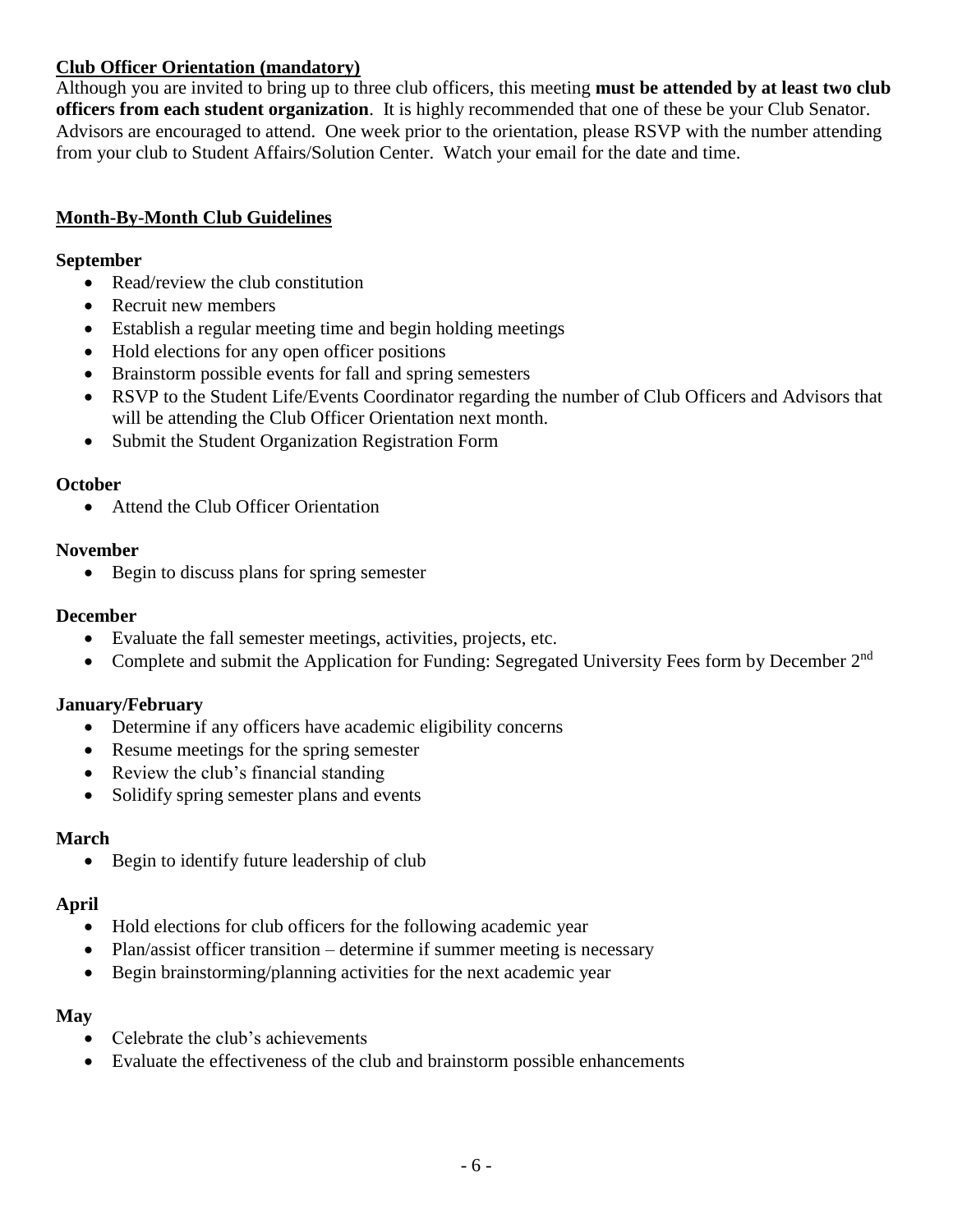# **Club Meetings**

Your group will need to determine where to meet, when to meet, how long to meet, and how often to meet. You will need to let your members know about the meetings. Try to establish a regular schedule early in the semester.

In most cases, a well-run meeting is the result of good pre-planning. Meetings usually consist of reporting, planning and decision-making. Make sure everyone who is presenting a report is prepared. Try to have the agenda set a few days in advance to give everyone ample notice of topics.

Room arrangement can have a strong impact on group dynamics. Try to get everyone seated in a circle or around a table to ensure good eye contact. Have the president and secretary seated next to each other at a table so they can communicate easily and share resources, if needed. Have the agenda ready and find a way to distribute it to all attendees, including those arriving late.

Food for club meetings should be purchased through the Campus Café. Food can be purchased from outside the Campus Café only if it can be obtained at a cheaper rate than the Campus Café can offer.

# Developing an agenda

A well-developed agenda is the best way to ensure that your meetings will run smoothly. All attendees should have a copy of the agenda, or it should be placed in full view of all (i.e. written on a blackboard). All members should have the ability to place items on the agenda. The officers should strive to develop the agenda one to two days ahead of time in order to ensure all members have time to gather any necessary resources.

# The following is a SAMPLE AGENDA:

- I. Call the meeting to order
- II. Attendance or sign in
- III. Guest Speaker
- IV. Additions/approve agenda
- V. Change/approve the minutes of the previous meeting
- VI. Officer reports
- VII. Committee reports
- VIII. Updates on projects/events
- IX. Old or unfinished business
- X. New business
- XI. Adjournment

# Conducting the meeting

Start the meeting on time. Follow the agenda as closely as possible. Keep discussion focused on the current topic. The secretary is to take notes/minutes of agenda items and any decisions that were made, tasks that were assigned, who is responsible for those tasks, and dates for completion of tasks. It is important to think things through! If a decision was made, who will notify the people it affects and how, etc. Hold members accountable for any assignments made during the meeting. Thank any invited guests for their participation. End the meeting on time. Keep minutes and distribute them to all in attendance. Examples of Parliamentary Procedure can be found in the appendix of this document. You may run your club meetings as you wish unless your club constitution states that your meetings must be conducted using a particular forum (i.e. Robert's Rules of Order).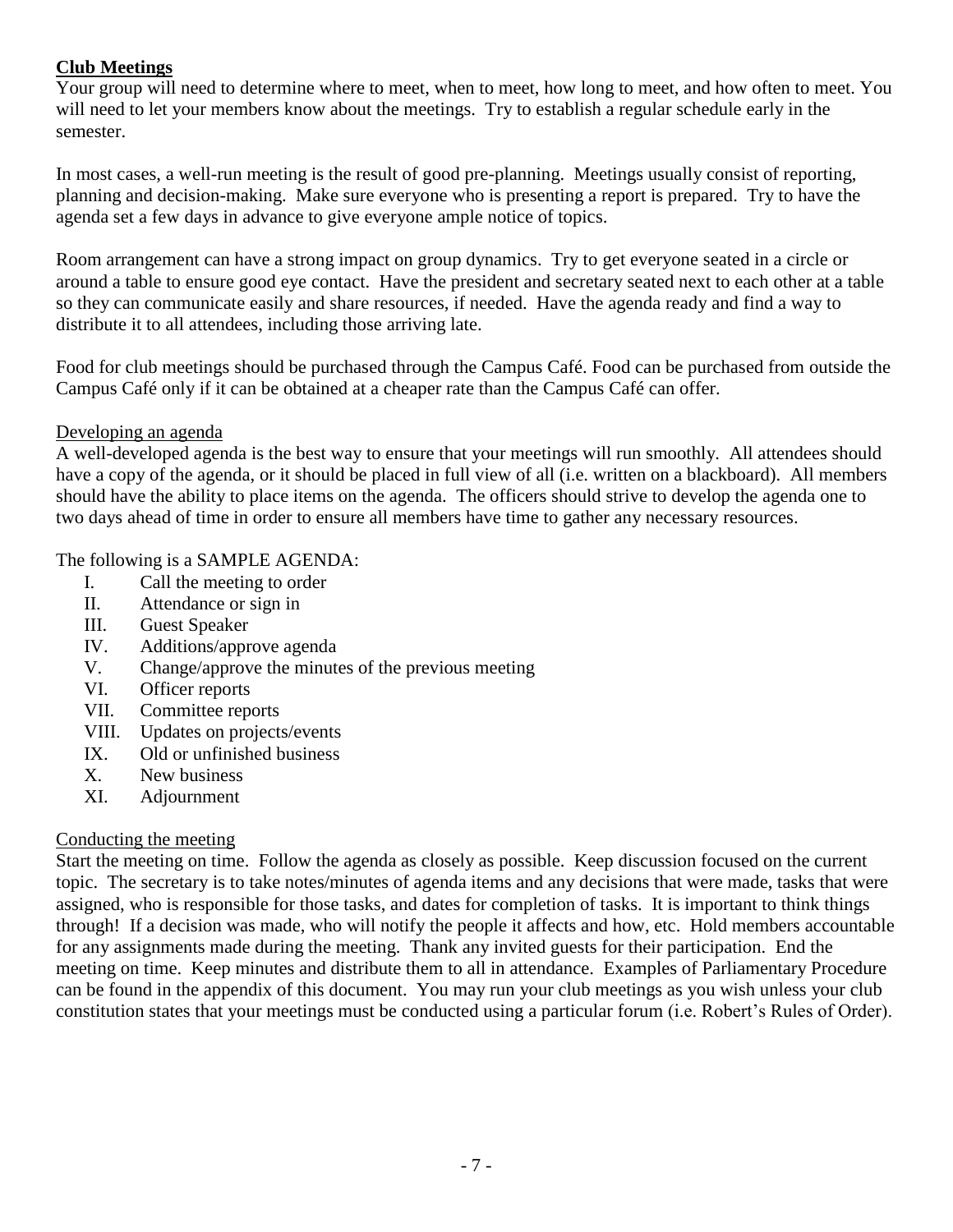#### Advertising meetings

*Email:* Club Officer(s) will send email to Ashley Masephol-Student Life and Events Coordinator. On your Student Organization Registration Form please note with an asterisk which club officers have been chosen for this task.

*Posting Information:* Any recognized student club or organization may post information on a designated portion of the bulletin board in the Crossways near the upper Commons. You may also hang posters around campus, but you must abide by the campus posting policy.

*Hallway TV's & Campus Computer Screens:* To advertise your meetings and/or events on the hallway TV's or campus computer screens, complete a PowerPoint slide with the necessary information and forward via email attachment to [Anna Komenecki,](mailto:anna.komenecki@uwc.edu) Campus Administrative Specialist.

# **Planning Events**

On Campus

- I. Assess the needs and interests (brainstorm, word of mouth, survey)
- II. Begin planning (dates, times, place, program, solidify ideas, determine goals and objectives)
- III. Identify resources (determine budget, reserve room, delegate duties, email msf-maintenance with event information)
- IV. Publicize (identify your market, determine types of publicity)
- V. Carry out the program (confirm everything!, greet guests, make introductions, enjoy the program)
- VI. Follow-up (clean up, thank you notes)
- VII. Evaluate (Were objectives met? Did attendance meet expectations? Were participants interested? Is the program suitable to repeat in some way?

If an outside contract is involved, please alert the Student Life and Events Coordinator to obtain preliminary information and work with the Regional Associate Dean for Administration and Finance to obtain the UW Rider and sign the contract. Do not sign any contracts without first communicating with and receiving approval from the Regional Associate Dean for Administration and Finance.

# **Off Campus Events**

When planning an event that will take you off campus, please refer to the Student Senate Field Trip Policy and Planning Guide found on the following pages. The planning guide includes a timeline which will be very helpful to follow. Continuing Education will work with a designated club representative(s) and the advisor to plan the event. It is important to note that if segregated university fees will be used to fund any part of the event you must

- be accompanied by a club advisor or another faculty or staff member in lieu of the club advisor
- allow any UW-Marshfield/Wood County student to attend
- advertise the trip to all students (email, hallway monitors and posters are suggested)
- have all promotional materials in place at least 10 days prior to the trip date. You may need to have promotional materials in place much sooner than that in order to hit your break even number of students by the date designated by Continuing Education.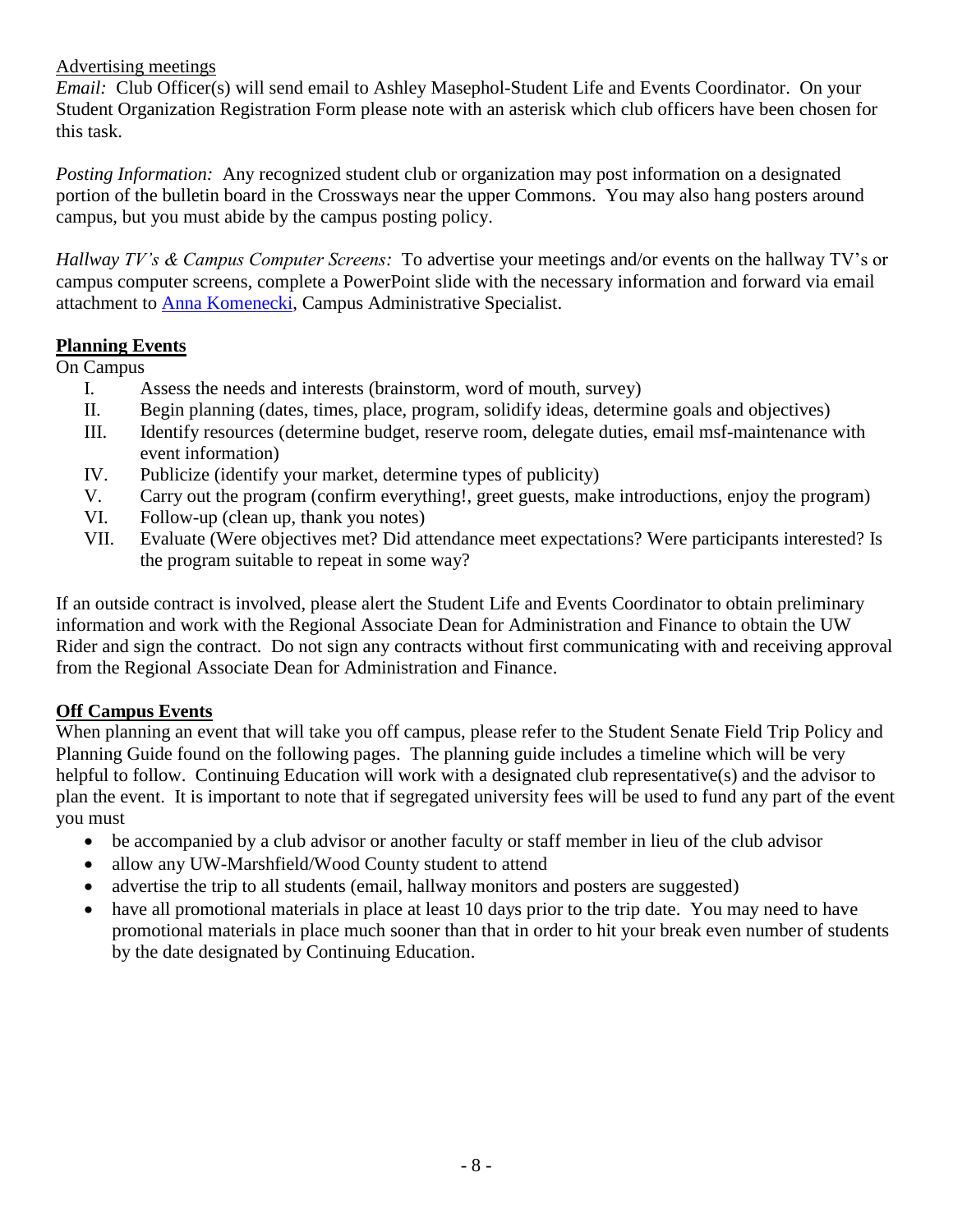#### **Student Senate Field Trip Policy**

Campus wide non course-related field trips will now be planned using the Student Senate Field Trip Planning Guide. The following is a proposal on the procedures for planning a campus wide field trip and on how these field trips should be funded:

If a student organization/club wishes to plan a trip solely for the members of that group, then the org/club is responsible for all funding. The group would then use any combination of the following funding options:

- require org/club members to pay for the trip
- institute fund raising for the trip

Any funds collected from students and/or from fund raising must be turned into the Business Office.

The other field trip funding option is to approach Student Senate and request aid. Should an org/club wish to do so, they must meet the following criteria:

- The trip must be available to the whole student body at the same time.
	- o To explain, the trip may not be open to only student org members and/or members of a particular course, and once all these students have had the opportunity to sign up, be opened up to the student body. All students must have equal opportunity to sign up.
- Special criteria must be followed if the field trip is course connected.
	- o Professors may not give extra credit to students for attending the field trip—*unless* some other extra credit option of equal point value is offered to those students who do not attend the trip.
	- o This does *not* mean that educational field trips may not receive Student Senate funding.
	- o If a professor wishes to take a field trip just for his/her class, then a special course fee will be required through the Business Office. Financial aid will cover this fee.
- The org/club takes financial responsibility for the field trip and must plan the trip using the Student Senate Field Trip Planning Guide in order to ensure proper procedure.
	- o Continuing Education is responsible for collecting all funds from the club/students attending and booking all necessary arrangements.
	- o The org/club is in charge of collecting and keeping track of bills incurred by the trip (i.e. bus, hotel, etc.).
	- o Any materials necessary for the trip are also the responsibility of the org/club.
- The student organization/club must estimate the cost of the trip and the cost to each student before requesting money from Student Senate.
- The group must ask for a specific amount from Student Senate, which will not fluctuate.
- The org/club is responsible for advertising the field trip around campus but may request assistance from the Student Senate Public Relations officer.

A student organization/club may receive partial funding from Student Senate, but these criteria must still be met. In this case, the trip needs to be advertised as being co-funded (ex. By Student Senate and Student Nursing Association).

Any changes made to these guidelines must be done through a Student Senate majority vote. Also, before *any* field trip is scheduled, it must be approved as noted on the Student Senate Field Trip Planning Guide. This ensures that no segregated fees are applied to field trips that do not meet these criteria.

Suggestion for receiving Student Senate funds:

Tentatively plan a bus for the trip, having the size be appropriate to the number of students expected to attend. Get an estimate on the cost for the bus (ex. \$300). Ask Student Senate to pay for the bus (in this case \$300) and have the students attending pay for any tickets, meals, lodging, etc. Or have the student org./club pay for/contribute to the cost of tickets, meals, lodging, etc.

- *Passed by Student Senate on October 24th 2001*
- *Revised by Student Senate on October 19 2004.*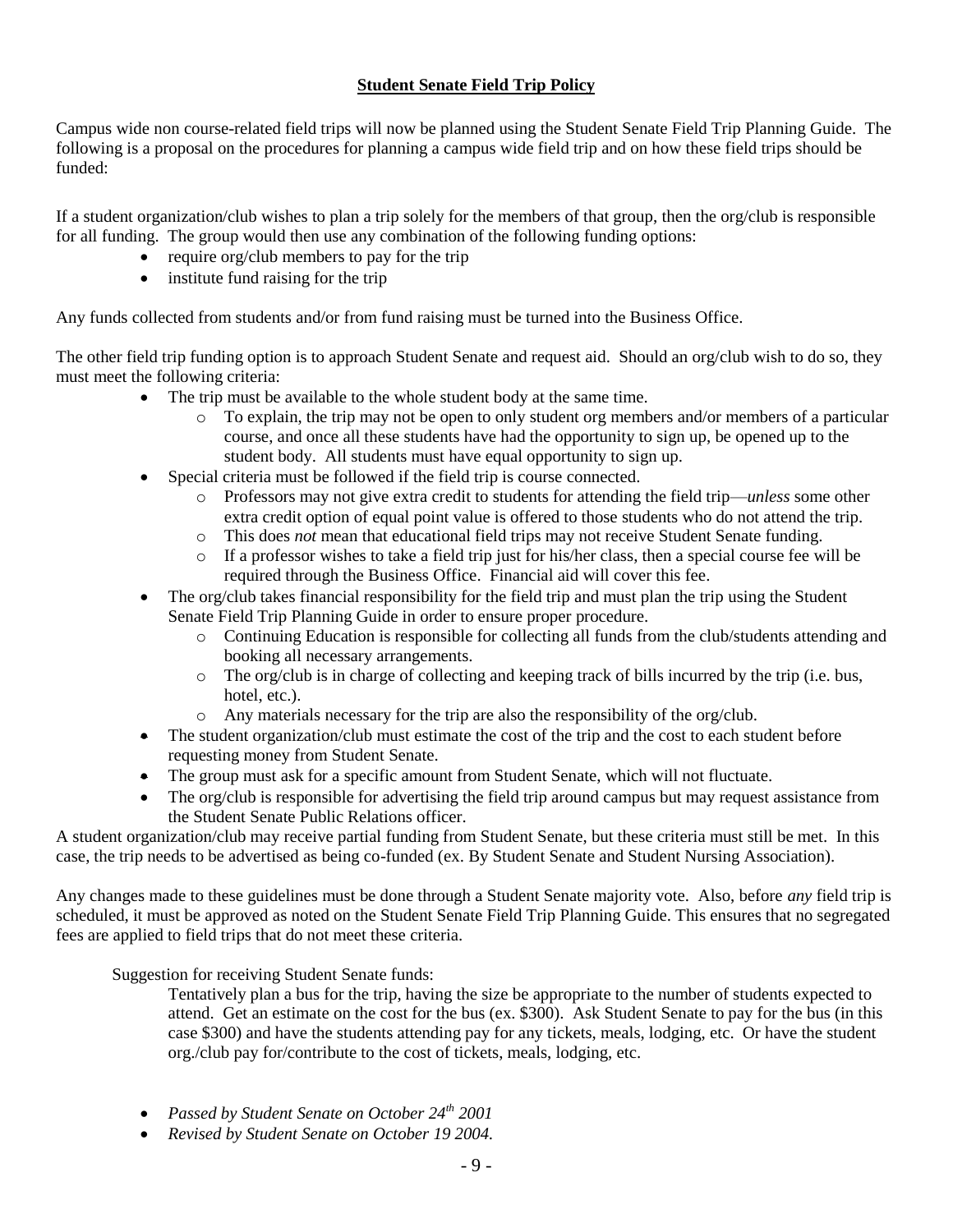# **Public Relations and Advertising for your Event**

Please contact Ashley Masephol-Student Life and Events Coordinator if you are interested in advertising your event.

# **So you want a club webpage!**

A club webpage may be requested through Ashley Masephol in the Student Affairs/Solution Center Office. Please include the following information: name of club, name of club advisor, name of student(s) who will be in charge of updating the information. If it is approved, Student Life will send the club the guidelines for the website and send the request for the page to our web developer who will create the initial page.

# **Additional opportunities for your club and/or members**

*A UW Colleges-wide leadership training conference* is held each year. Invitations are sent to all 13 of the UW Colleges. If you or any of your club members are interested in attending please contact the Student Senate President for more information.

*Student Governance Council (SGC) of the UW Colleges* [\(http://www.uwc.edu/students/student-life/sgc/\)](http://www.uwc.edu/students/student-life/sgc/) is the student governing body of the UW Colleges. The primary role of SGC is to maintain the student role in shared governance at the UW colleges-wide level. Each of the 13 UW Colleges campuses is eligible to provide two voting members from its student body. If you are interested in being involved with Student Governance Council, please speak with the Student Senate President.

*United Council* [\(http://www.unitedcouncil.net\)](http://www.unitedcouncil.net/) is the largest student research and advocacy group in Wisconsin and currently represents over 140,000 students on 23 University of Wisconsin System campuses. It is a student owned and operated corporation committed to enhancing the quality of student life and education. You, as a student, are a part owner since each UW-Marshfield/Wood County student pays \$2.00 per semester to United Council. There are approximately 7 General Assembles each academic year in addition to multiple retreats and conferences. If you are interested in being a UW-Marshfield/Wood County student representative or contact to United Council, please speak with the Student Senate President.

*Student Rotar Progr***am** – Two students per month are requested to represent our institution at the Marshfield Noon Rotary meetings, held each Monday at noon. Any interested students must contact the Student Life and Events Coordinator to determine what months are available.

**Pathway Partners** is a mentoring program for Marshfield Senior High School students. As a mentor, you would meet with the student assigned to you at least once per month during the academic year. If you are interested in this program, the necessary forms may be downloaded from their website: [\(http://www.marshfield.k12.wi.us/schools/high/pathwaypartners.cfm\)](http://www.marshfield.k12.wi.us/schools/high/pathwaypartners.cfm).

# **Thinking about next year yet?**

The leadership skills you will develop over the year will give you the experience to run for a Student Senate position next year! It's easy to do. Email your current Student Senate President or speak with the Student Life and Events Coordinator to request a nomination petition and information sheet. Executive positions include President, Vice-President, Vice President of Internal Affairs, Vice President of Public Relations, Treasurer, and Secretary. The election for these positions is typically held in conjunction with the Spring Picnic. Elections are held in the fall for three First Year Executives.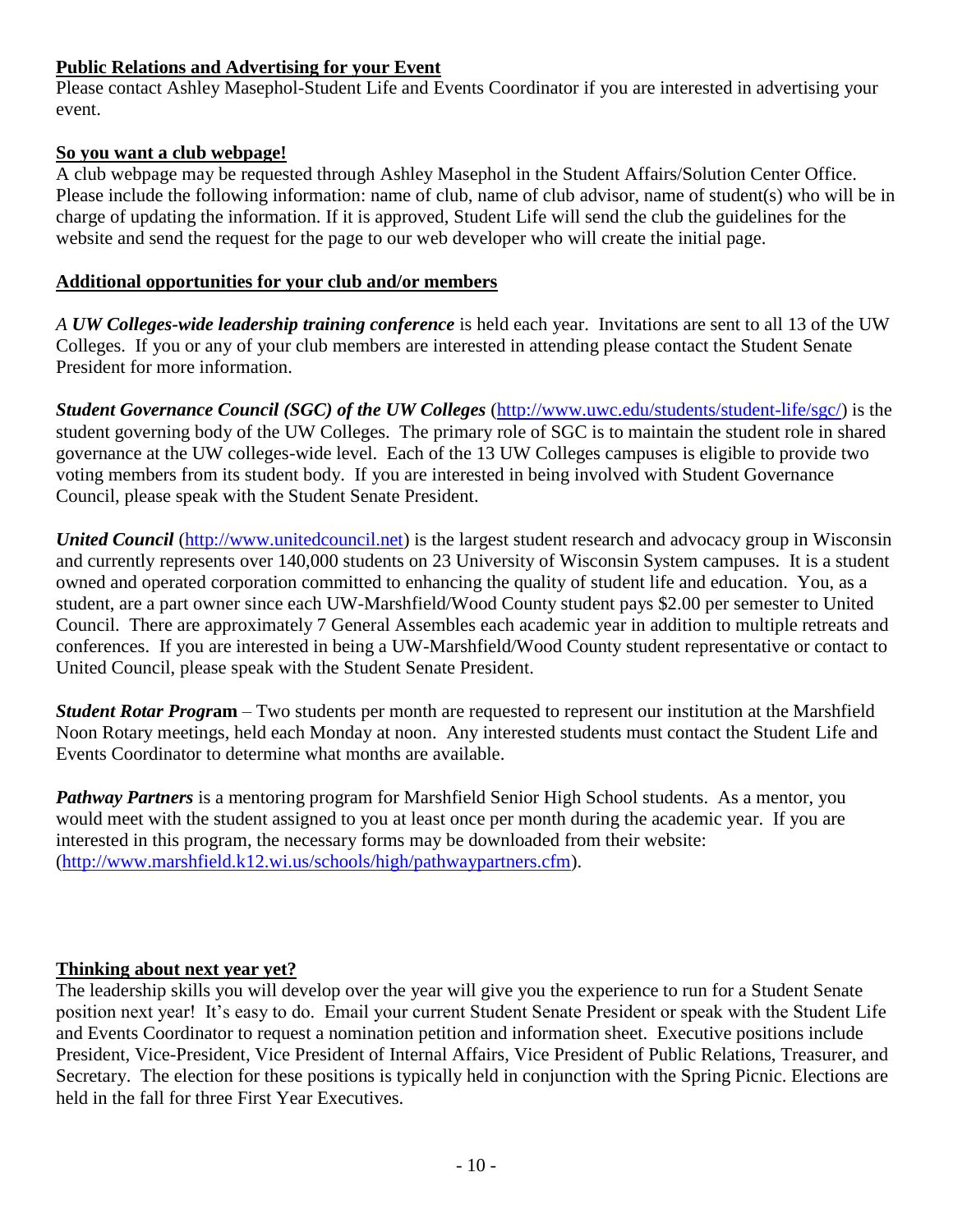# **Working with your Advisor**

# *The Role of the Advisor*

- Helps bridge the year-to-year changes in membership and organizational officers
- Helps the group to focus, set goals, and stay motivated
- Serves as a resource for your organization
- Assists in resolving conflicts between members
- Shares their experience and wisdom

# *The Responsibilities of Group Members to the Advisor:*

- Group and executive board meetings should be scheduled at a time when the advisor is able to attend
- Keep the advisor fully informed of the programs and activities of the group
- Keep in mind that your advisor has other responsibilities and that he or she volunteered to assist
- Let your advisor know she or he is appreciated!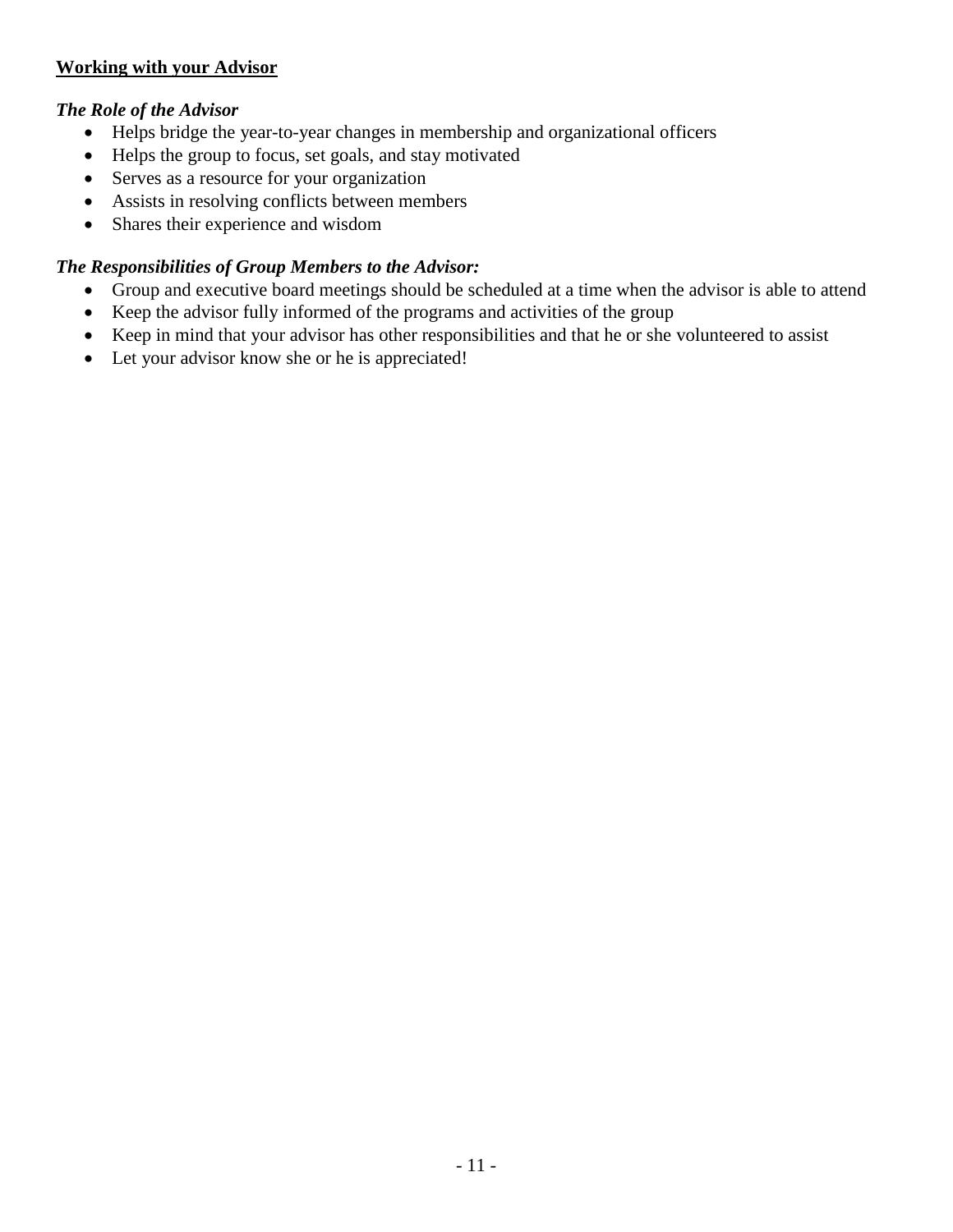# **Advisor Information**

"What you do, what you say, who you are, may affect people in ways you'll never know; your influence, like your shadow, extends to where you may never be." ~Author Unknown

Thank you for agreeing to serve as a student organization advisor. As the poem states, your influence and assistance can greatly impact the success of the organization you work with as well as the individuals you mentor as leaders in the group. If you have questions about your role, please contact the Student Services Coordinator.

Your responsibilities are to the group, the individuals within the group and to UW-Marshfield/Wood County.

- Assist the group in setting realistic goals and objectives each academic year, ensuring opportunities for educational and personal development.
- Help the organization justify its expenditures of students' time, abilities, energy and funds.
- Assist the group in completing various forms including the Student Organization Registration Form, the Application for Funding: Segregated University Fees form (by Dec 15) and any Pre-Authorization Forms for Student Organization Spending throughout the academic year.
- Make sure that meetings are properly scheduled and attend all events
- Encourage the active participation of all members
- Provide suggestions and criticisms to be certain that all activities promote the mission of the club or organization

# **The UW System Risk Management Policy and Procedure Manual**

[\(http://www.uwsa.edu/oslp/rm/manual/index.htm,](http://www.uwsa.edu/oslp/rm/manual/index.htm) Part 10, A, IV) includes the following regarding the role of faculty and staff advisors to student organizations:

#### **I. Role of Faculty and Staff Advisors to Student Organizations:**

Faculty and staff advisors who have been appointed as such are provided liability protection for their actions when acting in the scope of their employment or agency. Ideally, the appointment should be included as part of an employee's written position description, or at a minimum, the appointment should be in writing. Faculty and staff advisors should be active when working and advising student organizations. They should take responsibility for questioning activities of a student organization and voice disagreement if they see a problem with a proposed event. These actions are within their scope of employment. They must feel comfortable when questioning a student activity as that event or activity may have an impact on the university's liability coverage.

#### **UW-Marshfield/Wood County Student Senate Constitution and By-Laws**

The UW-Marshfield/Wood County Student Senate Constitution and By-laws can be found on the clubs webpage.

Please take special note of Article III and Article XI.2 of the Constitution and Article I, Section 7 of the bylaws. It is imperative that your club senator understands the responsibilities prior to agreeing to this role.

Also note Article XIII of the Constitution regarding recognition of student organizations and Article II, Section 2 of the by-laws regarding the budget process.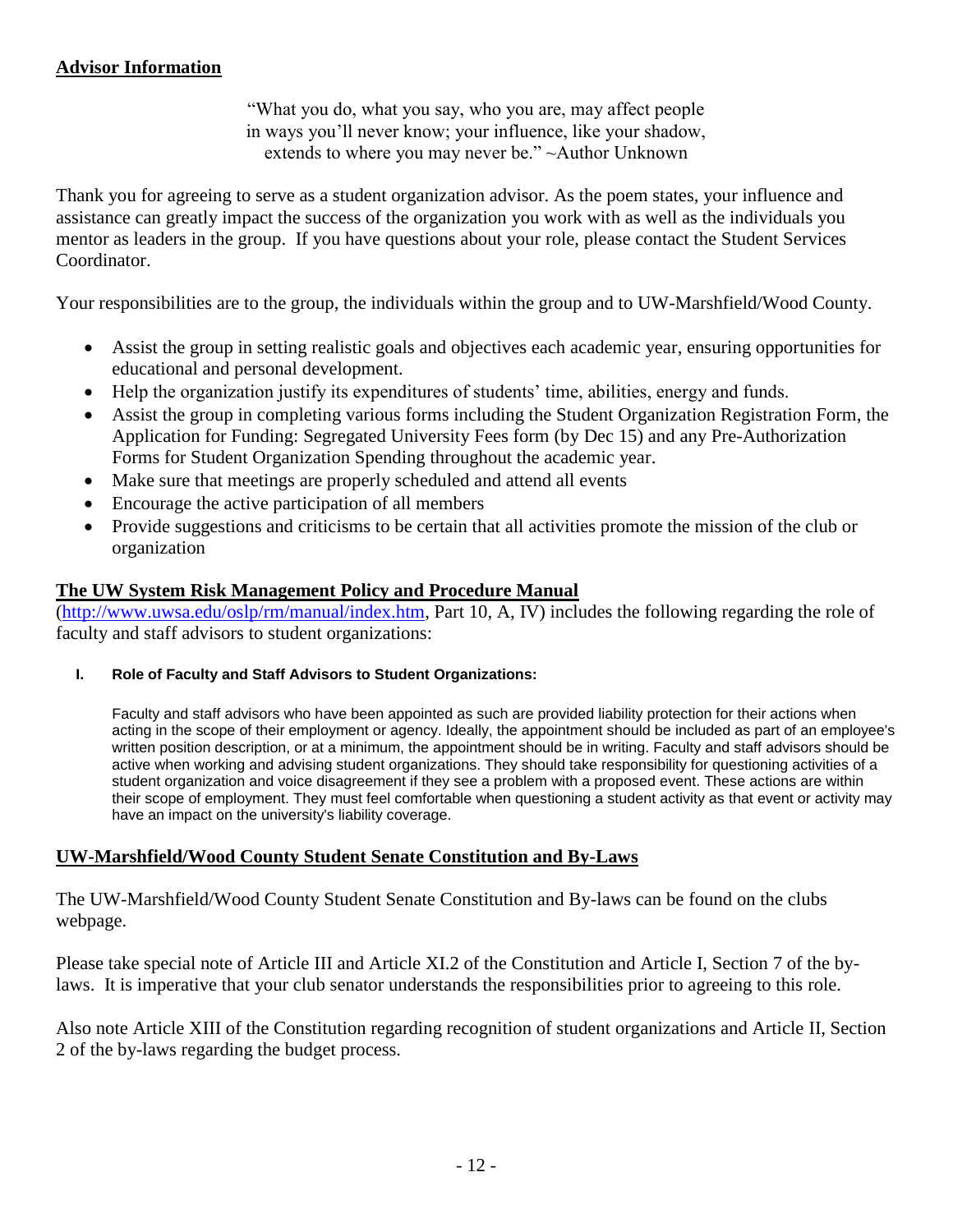#### **Using State Vehicles**

#### **I. Student Employees, Students, and Volunteer Driver Authorization:**

Before protection can be extended to students, student employees or volunteer drivers, they must complete the Student or Volunteer Driver Authorization Form (page 7, D.12). When properly completed this form will indicate usage for a legitimate University activity and will be signed by the designated departmental staff person and department chair if appropriate. The form must be submitted to the institution's risk manager who will review the intended use and the driving record. Upon approval, this form will help serve to designate the non-employee student and the volunteer as an agent. Students, student employees and volunteers shall not be allowed to drive without having an approved authorization form on file. As an authorized driver, liability protection is afforded by the State for the individual only while acting within the scope of the campus activities.

#### **II. The Motor Vehicle Record Evaluation Process for Student Employees, Students and Volunteers:**

- A. If all sections of the Driver Authorization Form are not completed, the form will be returned to the department to complete, and approval or denial will not be determined until it is completed and returned to the risk management office.
- B. Violations and/or Accidents Denial of use will occur if any one or more of the following conditions exist:
	- 1. Three or more moving violation(s) and/or at fault accident(s) within a 2-year period.
		- 2. Violations within the past 12 months for:
			- a. Drunk driving,
				- b. Driving under the influence of drugs,
				- c. Reckless driving.

There are instances where an individual has a violation for drunk driving, driving under the influence of drugs or reckless driving and they are given an occupational license. This does not mean that they are approved to drive a University vehicle, only their own vehicle. The individuals that fall under this section (VI) will not be allowed to use University vehicles under any circumstance. (This stipulation applies to all situations where someone has an occupational permit due to a poor driving record).

- C. Driver experience Denial will also occur when someone has:
	- 1. A reinstated license in effect less than one year after revocation.
	- 2. Less than two years licensed driving experience. Having a learner's permit does not apply toward this requirement.

#### **III. Vehicle Use (This applies to student and volunteer use of a University-owned vehicle.)**

Vehicle use approval should only be given for official University business including activities necessary to sustain a traveler away from home such as going out to eat (within a reasonable distance). A substantial or unreasonable use of a State vehicle for personal purposes may result in a decision that a driver is, was, or will be, operating outside of the scope of employment or agency.

- 1. Some examples of approved usage are:
	- a. Class related field trips that are for educational purposes and have on-site supervision by a UW employee or agent.
	- b. Educational programs which require training to be taken off campus and are course-required. This does not include students who are required to train off campus on a regular basis as part of a practicum or internship.
	- c. Business errands for a department.
	- d. University-related conferences, meetings, and events; provided that a designated instructor/faculty advisor approves of the trip.
	- e. Research under the direct supervision of a principal investigator or instructor.
	- f. Volunteer programs that are under the direct supervision and control of the University, that provide benefit to the University, and that involve an agent agreement approved by risk management.
- 2. Some examples of denial are:
	- a. Individual research projects or course-work primarily for the personal benefit of a student working toward a degree.
	- b. Student field trips that do not have the approval of the faculty or advisor and/or are not class related.
	- c. Fraternity or sorority trips which are not related to student participation in institutional governance.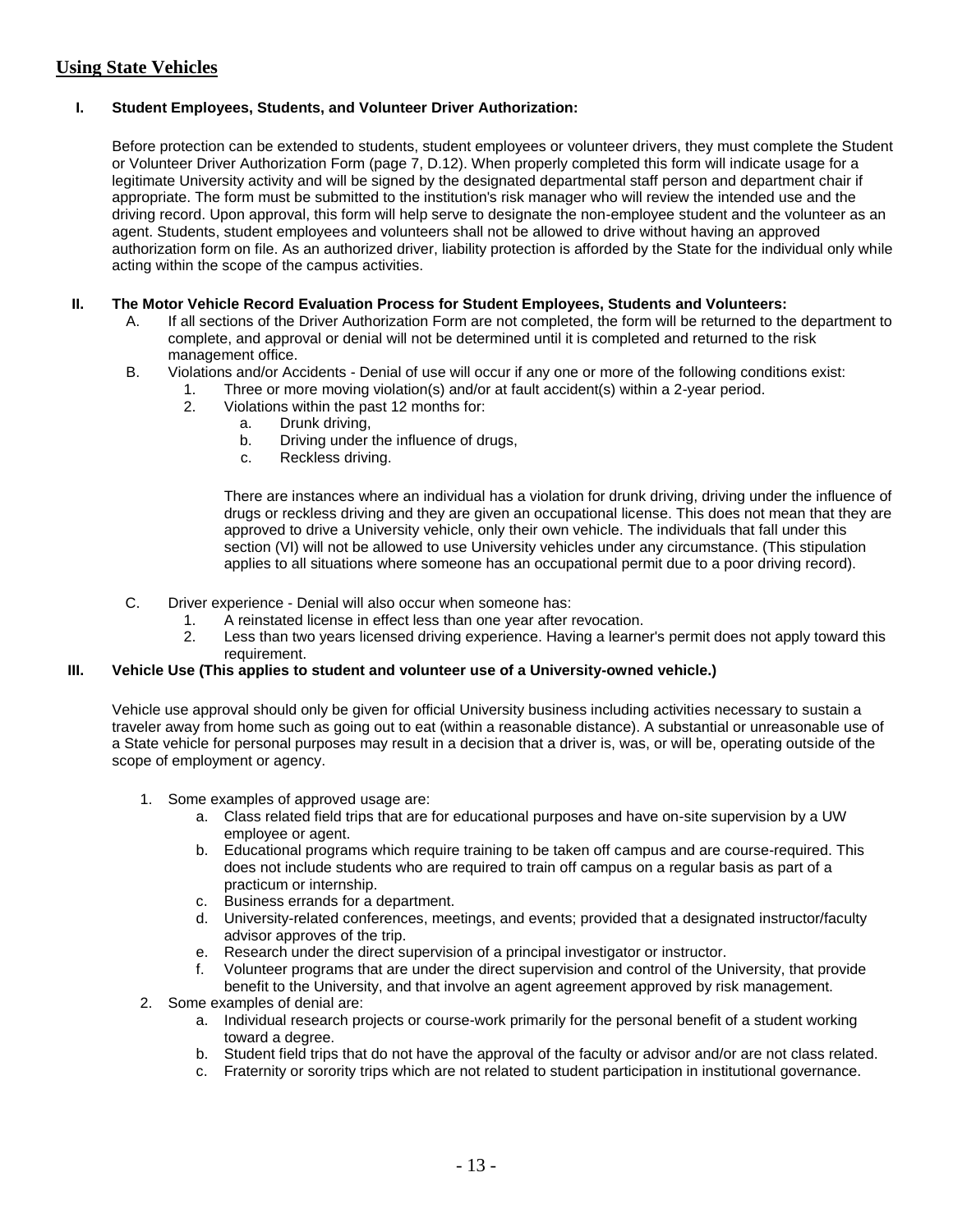#### STUDENT OR VOLUNTEER DRIVER AUTHORIZATION FORM

| Indicate One: Student Volunteer                                                                                                                       |  |  |
|-------------------------------------------------------------------------------------------------------------------------------------------------------|--|--|
| 2. Purpose for using vehicle                                                                                                                          |  |  |
| Field Trips<br><b>Educational Program Training</b><br>Business Errands Conferences, Meetings, Events<br>Volunteer Programs Research Under Supervision |  |  |
|                                                                                                                                                       |  |  |
| 4. Date of Departure: Date of Return:                                                                                                                 |  |  |
| 5. Number of years driving experience: Birth Date Birth Date                                                                                          |  |  |
| 6. Driver's License: Regular ________ Probationary ______ #_____________________                                                                      |  |  |
|                                                                                                                                                       |  |  |
| 8. Notarized statements are required for: (Check if any apply)                                                                                        |  |  |

- 1. Individuals holding out-of-state driver's licenses. \_\_\_\_
	- 2. Individuals having Wisconsin driver's license less than 3 years, due to previously being licensed in another state/country.(Statement must list any moving violations and/or describe any accidents in past 3 years.) \_
- 9. When a privately owned vehicle is to be used, it should be in a good state of repair. In case of accident, owner's coverage is primary.

#### VEHICLE USE AGREEMENT

I acknowledge that I have read a copy of the statewide Fleet Policies booklet and understand the statewide and agency-specific fleet policies and procedures.

As a condition of my accepting a vehicle, I agree to a check of my driving record. I also understand that my driving record may be checked annually and that any negative change in the status of my driving record may result in the revocation of the privilege of driving a state-owned vehicle.

| Signature of Volunteer or Student Driver | Date Signed               |
|------------------------------------------|---------------------------|
| Signature of Prof./Coord. making request | Departmental Phone Number |
| Signature of Dept. Chair, Dean or Dir.   | Unit-Division-Dept. Code  |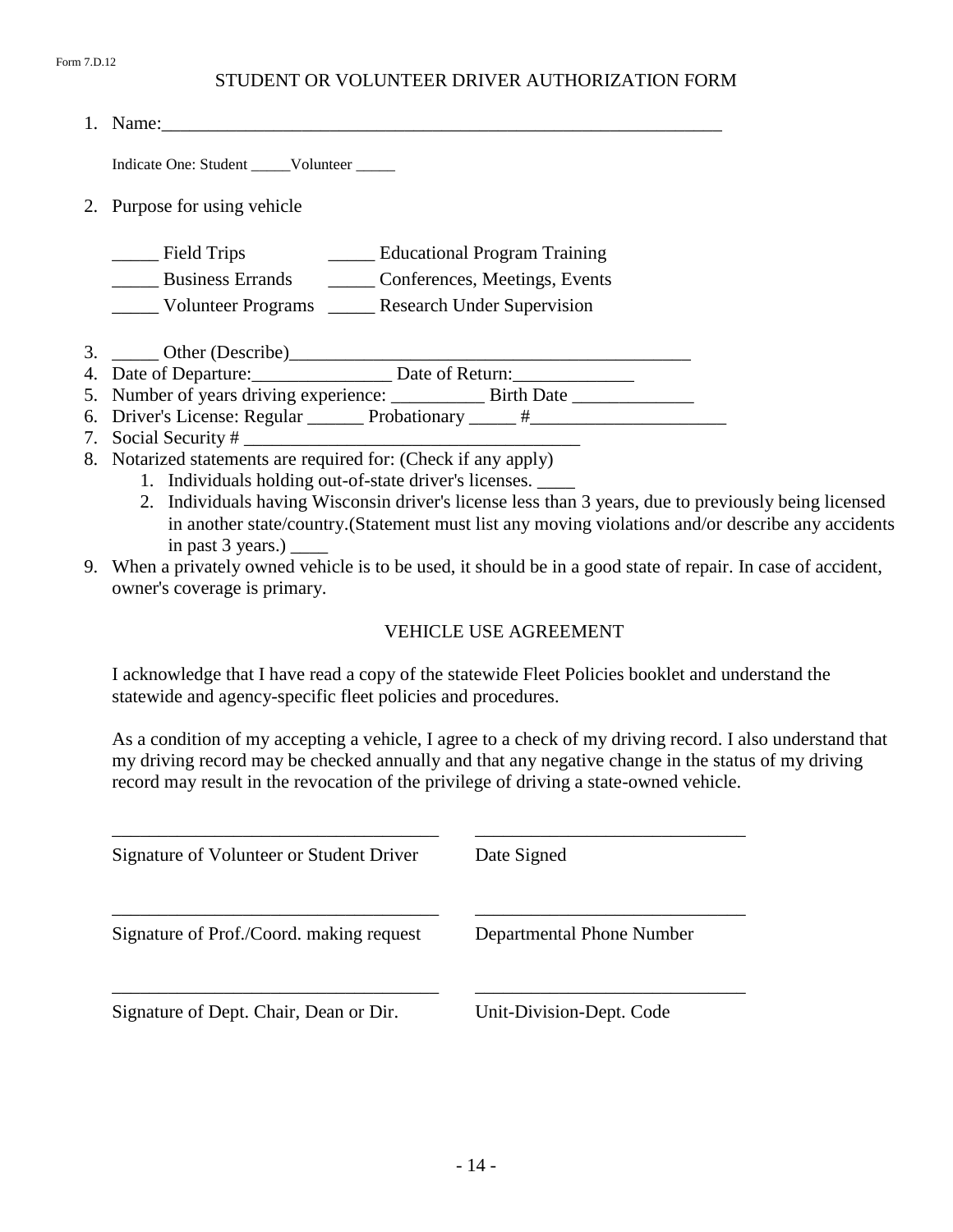# **Posting Policy**

The UW-Marshfield/Wood County posting policy has been updated as of May 2014. Please review the policy for rules regarding paper, campus television, and email posting.

# **Financial Information**

# *Agency and State Accounts…what is the difference?*

An **agency account** holds the money that your club has raised. Not all clubs have an agency account.

#### *Depositing funds into an agency account:*

Any funds raised by your club must be deposited through the business office. Please see Anna Komenecki in the Business Office to deposit your money.

# *Expenditures from an agency account:*

You have much more freedom with the way you spend money in an agency account but all funds must still be spent ethically and in accordance with the mission of the club. No funds should ever be spent until the expenditure is approved in a meeting, noted in the minutes and a Pre-Authorization Form for Student Organization Spending has been completed and approved.

Agency funds (unlike any state funds) may be used for donations, scholarships, gifts and awards.

Agency accounts are maintained by the business office and therefore if you would like to know if your club has an agency account and/or what the balance of the account it, please contact the Business Office. The following are fund raisers that have been successful on other campuses.

Culvers Night – contact your local Culver's Restaurant and contract a Culver's Night for your club. You advertise it and your group gets 10% of the profits for that night!

A & W – They will typically donate everything you need to make A & W root beer floats! Everything you earn is clear profit!

Your *state account* holds the money that your club was awarded through the segregated university fee budget process.

# *Depositing funds into a state account:*

Typically there will be one deposit made into the club's state account which occurs only if the club requested funding through the Application for Funding: Segregated University Fees form and the funds were approved by the budget committee.

# *Expenditures from a state account:*

Because this money was acquired through UW-Marshfield/Wood County student segregated university fees (SUF), there are restrictions based on the requirements of the United States Constitution, the Wisconsin Constitution and applicable state statues, regulations and policy directives.

# You can find examples of appropriate and inappropriate SUF expenditures here:

[http://www.uwsa.edu/fadmin/fppp/fppp50.htm.](http://www.uwsa.edu/fadmin/fppp/fppp50.htm) These will be helpful for your club officers to review prior to completing your budget request. All funds must be spent in accordance with the mission of the club. No funds should ever be spent until the expenditure is approved in a meeting, noted in the minutes and a Pre-Authorization Form for Student Organization Spending has been completed and approved.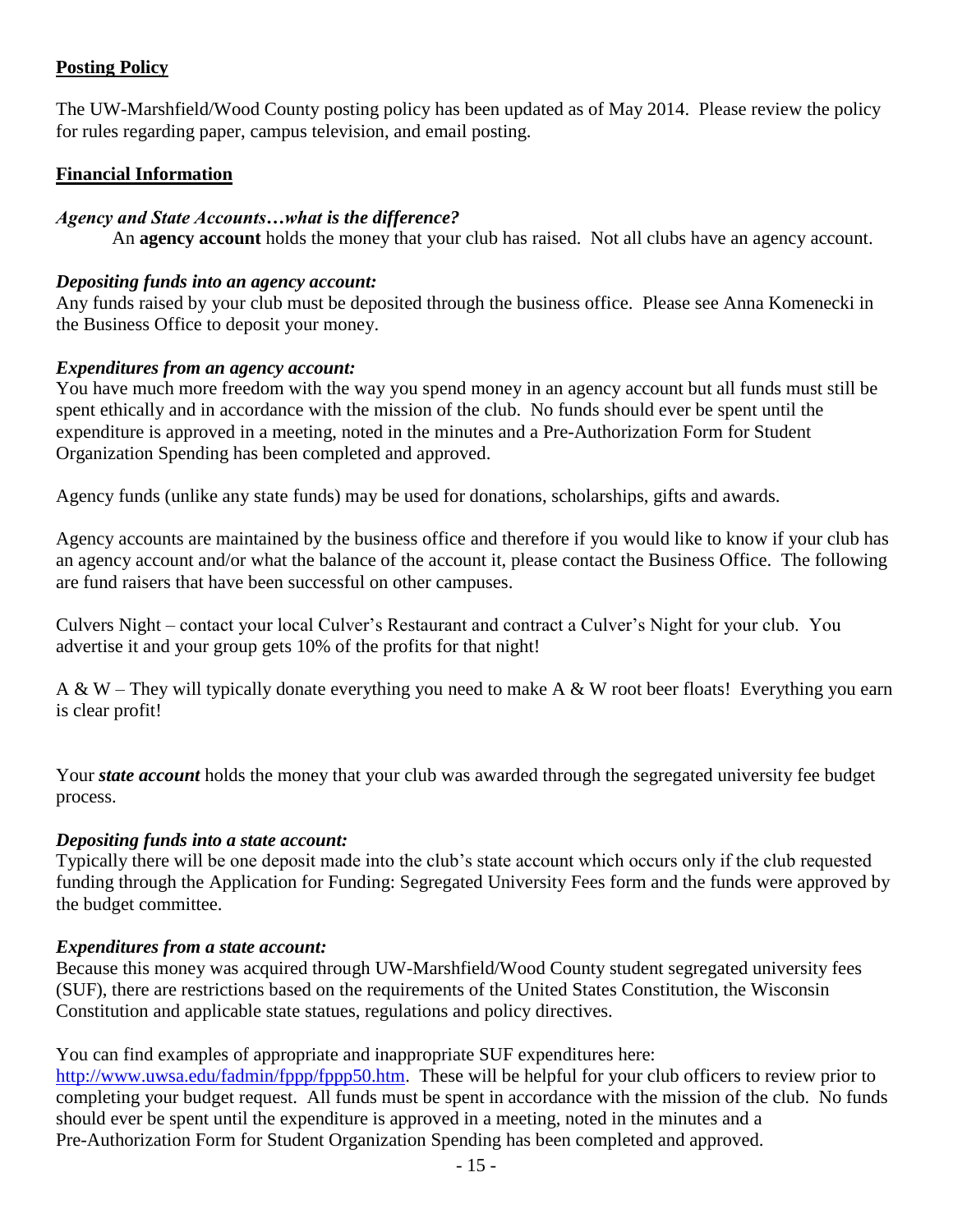# **Completing the Application for Funding: Segregated University Fees form**

In November, an email will be sent out with a copy of the Segregated University Fee Budget Request Form. This form must be completed, signed and returned to the Student Senate Treasurer or Student Affairs/Solution Center by December 1.

Please review the financial and administrative policies regarding segregated fee expenditures found in this section of the manual prior to completing your application. Limit your requests to those items that are allowable by law.

All clubs requesting funding will be notified early in the spring semester regarding the funding decision made by the budget committee. At that time club representatives will be given the opportunity to meet with the budget committee to defend their request if they choose. A final decision will be made by the budget committee and the budget will be forwarded to the Regional Campus Dean, who will then either approve or decline the recommendation. If declined, the budget will be returned to the budget committee, if approved the budget recommendations will be forwarded to the Chancellor. Until final verification is received from the UW Colleges, the budget allocation should be considered tentative.

# **Pre-Authorization Form for Student Organization Spending**

Because we are a state organization and are audited on a regular basis, UW-Marshfield/Wood County and all the clubs and organizations must not only be fiscally responsible, but abide by all statues, regulations and policies.

Although cumbersome, it is necessary to complete a pre-authorization form for student organization spending prior to spending any segregated university fees that were approved for your organization through the budget process. This form allows multiple individuals to verify that the expenditure is acceptable under the terms of the financial and administrative policies regarding segregated fee expenditures (F20).

Please follow the instructions on the form.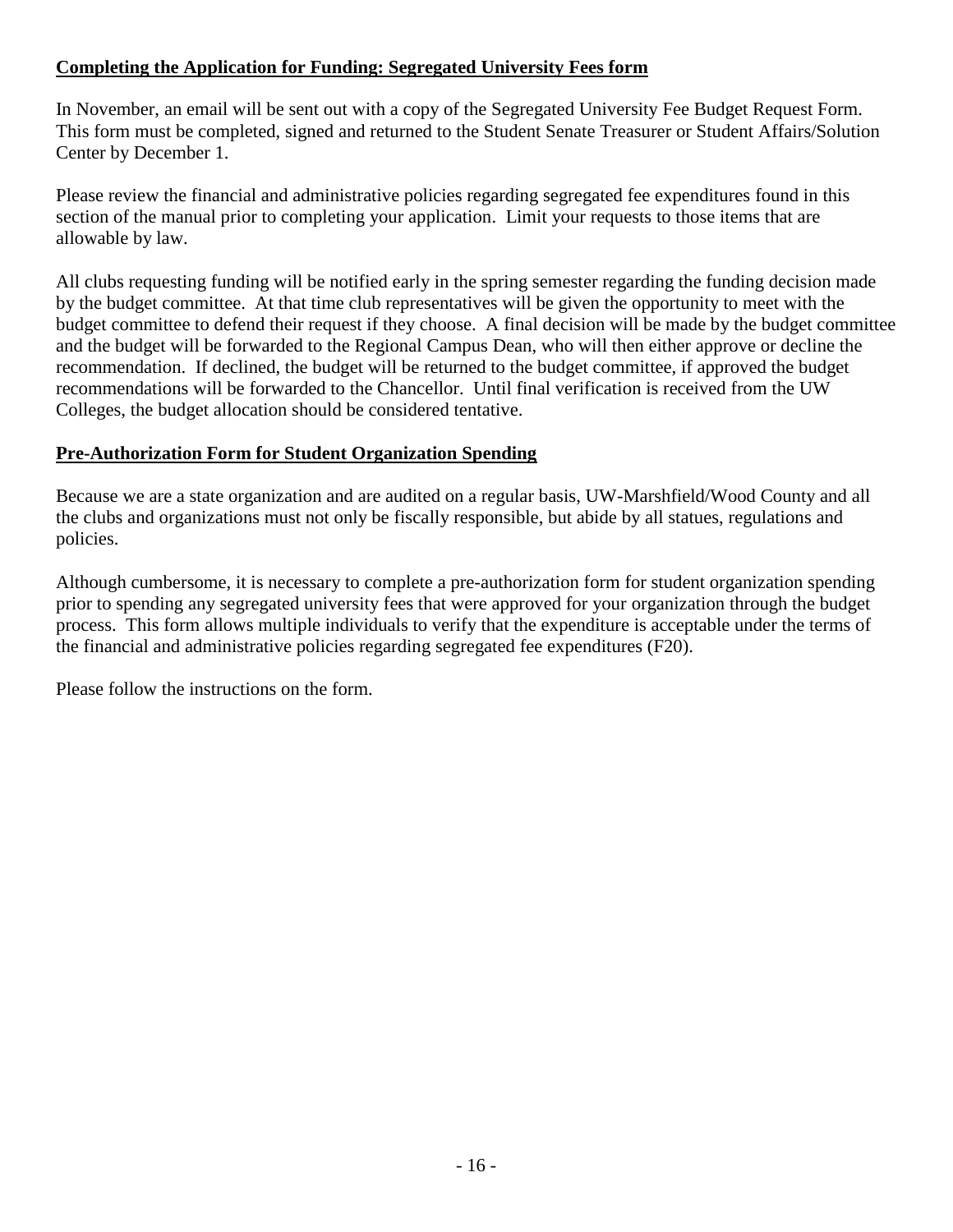# **Appendix:**

Parliamentary Procedure -sample 1 -sample 2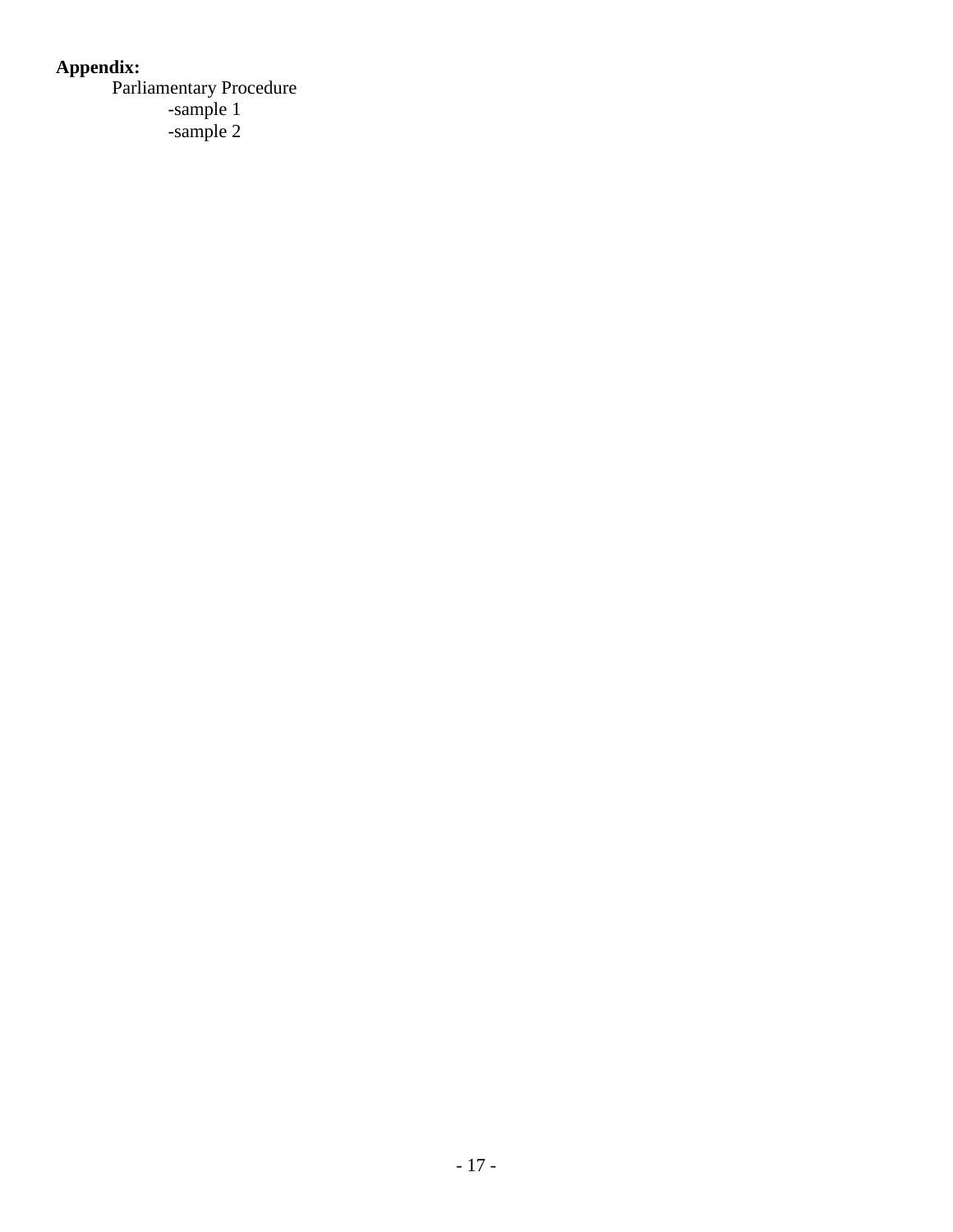A motion is a formal statement of a proposal for consideration by the assembly. The essential steps by which a motion is brought before the assembly are:

- 1. A member rises and addresses the chair and waits for recognition.
- 2. The chair recognizes the member.
- 3. The member proposes the motion by saying, "I move that ..."
- 4. Another member without rising or addressing the chair seconds the motion.
- A second merely implies that the seconder wishes the motion to be considered by the assembly, but not that she/he favors the motion. He/she may wish to speak against the motion and vote against it.
- A motion made by direction of a board or committee requires no second.
- If a motion is not seconded, it is not before the assembly. It does not die; the chair just proceeds to the next item of business.
- 5. The chair states the motion, which then becomes the question. "It is seconded that ... Is there any discussion?" If the wording is not clear or requires smoothing, the chair should put it into suitable form. The wording in the minutes should be the same as was stated by the chair.
- 6. Discussion: The speaker must,
- Be entitled to the floor.
- Address their remarks to the chair, be courteous, and avoid speaking about personalities.
- Confine the discussion to the pending question. If secondary motions are made, they become the pending question.
- Observe the rules as to the number of times and length of time a speaker may speak to a question according to bylaws and whether or not debate has been limited.
- Asking for information is not considered as debate.
- 7. The chair puts the question to vote by saying "Those in favor of the motion that .... (repeat the motion or have the secretary read the motion) ... say 'Aye' and those opposed say 'Nay'." The chair must always call for the negative vote and tell the assembly what to say. If the chair is in doubt, a rising vote or show of hands may be taken.
- 8. The chair must announce the vote. "The Ayes have it and the motion is carried" or "the Nays have it and the motion is lost." If the vote is tied, the motion is lost as it is not a majority. The chair may, but is not compelled to, vote to make or break a tie vote. The chair does not vote on a voice vote, in a rising vote or a show of hands. The chair always votes to break a tie.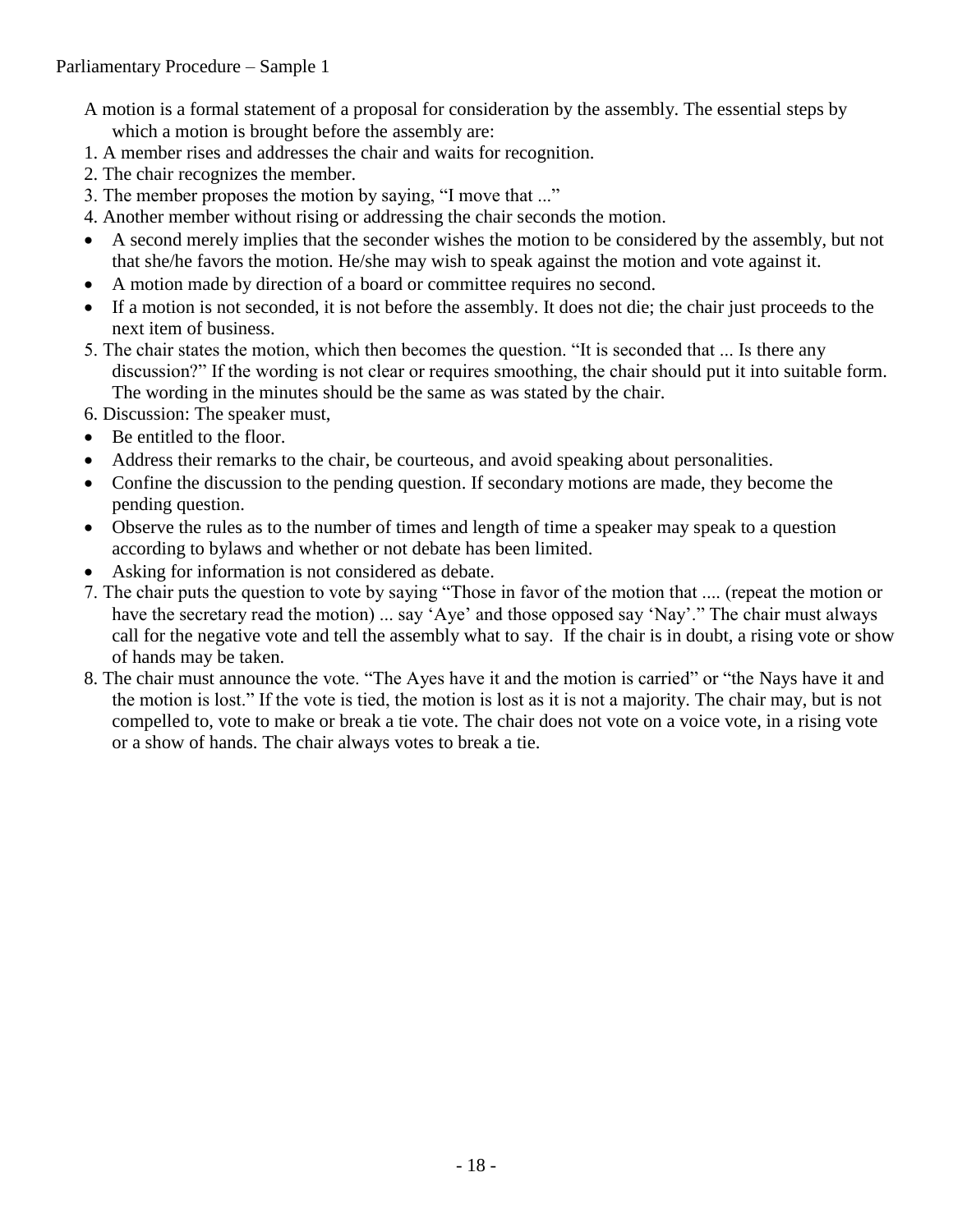# Parliamentary Procedure – Sample 2

Procedure to Introduce New Business (according to Robert's Rules of Order) You may use any adaptation of this unless your club constitution states that your meetings must be conducted using Robert's Rules of Order.

- 1. Member raises hand
- 2. When recognized by the presiding officer, member stands, gives name, and states his/her motion. e.g. "I move that (club name)  $\blacksquare$
- 3. Member may give a brief explanation for introducing the motion
- 4. Another member must second the motion to continue
- 5. Presiding officer calls for discussion on this motion

(The member who introduced the motion has the right to speak first. Members wishing to discuss the motion raise their hands and wait for recognition from the presiding officer before speaking, enabling everyone to share his/her opinions.)

- 6. Presiding officer calls for a vote on the motion\*
- 7. Presiding officer states results of vote and resulting action

\*Members may "call the question" to end discussion on the motion if discussion seems to be dragging on or becoming redundant; however, it is NOT acceptable to call the question in order to prevent someone from expressing his/her opinion or while someone is speaking. If a member calls the question, a second and a 2/3 majority vote are required (no discussion) to close discussion and proceed to voting on the motion.

#### C. Procedure to Amend a Motion

During discussion, it may become apparent that an amendment (modification) to the original motion is necessary. Anyone may request to amend the original motion, but the proposed amendment must be related to the subject of the main motion.

- 1. Member raises hand and stands after recognition from the presiding officer
- 2. Member states his/her amendment (e.g. striking and/or adding words/phrases)
- 3. Amendment must be seconded
- 4. Presiding officer calls for discussion on the amendment
- 5. Presiding officer calls for a vote on the amendment, and announces result

(If the amendment passes, the motion on the floor is now the amended motion. If the amendment fails, the original motion remains on the floor.)

#### D. Options Related to Motions

• Referral to Committee

During discussion (B5), it may become apparent that further information is needed prior to voting on a motion and/or further work is necessary to reword a motion, in which case, the motion may be referred to a committee. If the motion passes, the committee, if not existing, should be appointed immediately or as soon as possible. The committee should report findings at the next meeting, unless specified otherwise.

1. Member raises hand and when recognized by the presiding officer, and makes a motion to refer the motion to committee